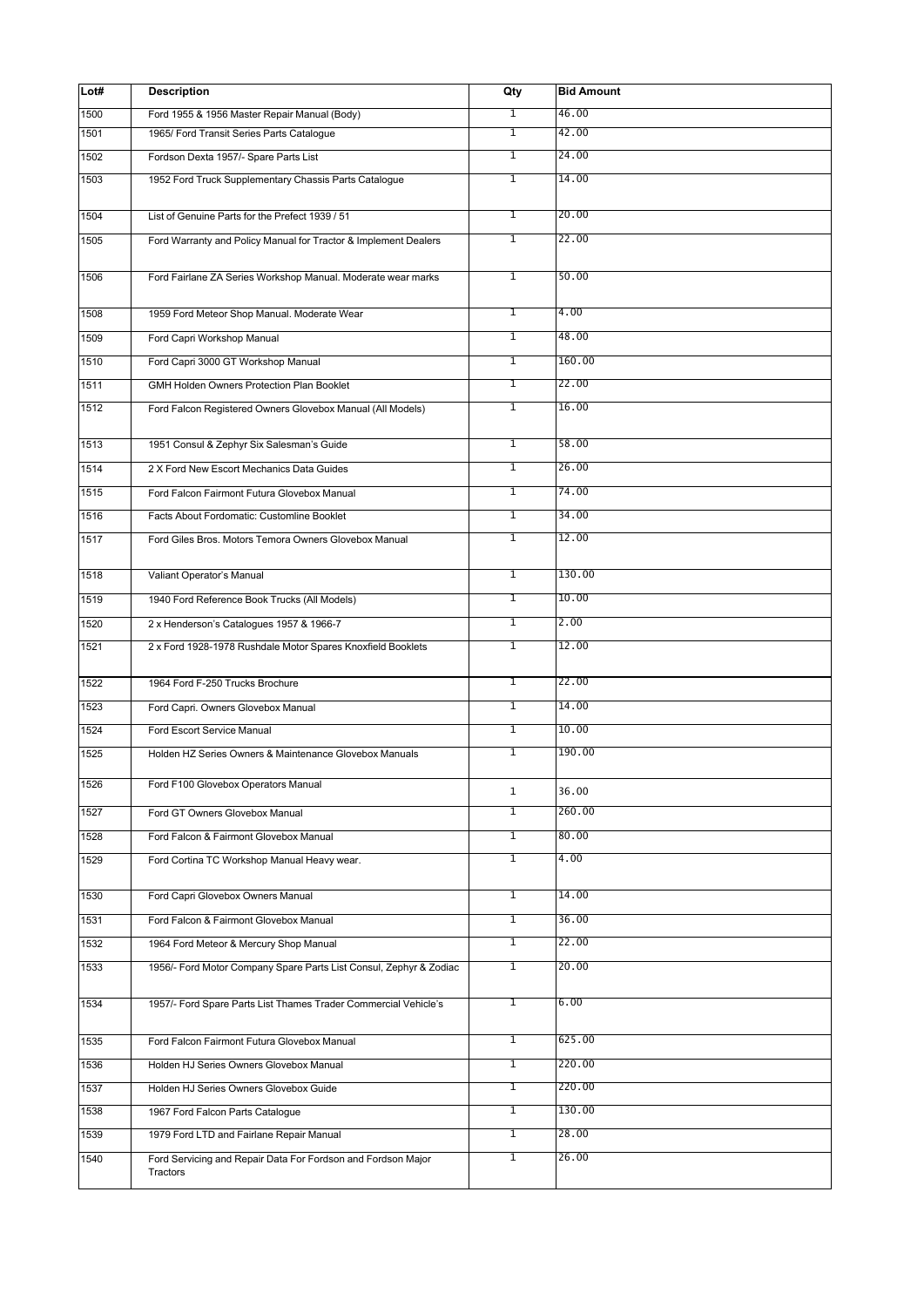| 1541 | Ford Falcon, Fairlane & LTD 1988 onwards Repair Manual                                               | $\overline{1}$ | 64.00  |
|------|------------------------------------------------------------------------------------------------------|----------------|--------|
| 1542 | Ford Cortina TD 4 and 6 Cylinder Repair Manual                                                       | T              | 4.00   |
| 1543 | Ford Transit Workshop Manual                                                                         | T              | 2.00   |
| 1544 | Ford 1973 Truck Shop Manual Volume 3 & 4 Body & Electrical                                           | T              | 10.00  |
| 1545 | 1975 Truck Shop Manual Volume 5 Pre-delivery Maintenance &<br>Lubrication                            | $\overline{1}$ | 2.00   |
| 1546 | 1975 Truck Shop Manual Volume 3 & 4 Electrical & Body                                                | $\overline{1}$ | 2.00   |
| 1547 | Ford 1978 ON - F Series Commercial Repair Manual                                                     | $\overline{1}$ | 36.00  |
| 1548 | Ford 1981 F Series Supplementary Repair Manual                                                       | $\overline{1}$ | 32.00  |
| 1549 | 1956 Ford Meteor Chassis Parts                                                                       | T              | 8.00   |
| 1550 | 1953/- Ford Spare Parts List for Anglia, Prefect, Escort, Squire &                                   | $\overline{1}$ | 10.00  |
|      | Thames                                                                                               |                |        |
| 1551 | 1957 Ford Customline Mainline Trucks Supplementary Chassis & Body<br>Parts Catalogue                 | $\overline{1}$ | 34.00  |
| 1552 | Ford Cortina Repair Manual. Moderate Wear                                                            | $\overline{1}$ | 2.00   |
| 1553 | Ford Cortina Repair Manual                                                                           | T              | 20.00  |
| 1554 | Ford Cortina Service Tools Booklet                                                                   | $\overline{1}$ | 22.00  |
| 1555 | 1974 Ford Truck Shop Manual Volume 3 & 4 Body & Electrical                                           | $\overline{1}$ | 28.00  |
| 1556 | Ford Cortina TC Six Cylinder Repair Manual                                                           | $\overline{1}$ | 60.00  |
| 1557 | 1973 Ford Truck Shop Manual Volume 5 Pre-delivery, Maintenance &<br>Lubrication                      | T              | 2.00   |
| 1558 | 1974 Ford Truck Shop Manual Volume 5 Pre-delivery, Maintenance &<br>Lubrication                      | T              | 12.00  |
| 1559 | 1973 Ford Truck Shop Manual Volume 2 Engine                                                          | $\overline{1}$ | 4.00   |
| 1560 | 1966 Ford Hay Baler Series 530 Parts Book                                                            | $\overline{1}$ | 2.00   |
| 1561 | 1960 Ford Service Bulletin Fordson Dexta                                                             | T              | 24.00  |
| 1562 | Ford Tractor Sales Handbook (Confidential)                                                           | T              | 18.00  |
| 1563 | 1981 Ford Tractor Repair Time Schedule                                                               | $\overline{1}$ | 4.00   |
| 1564 | Ford Cortina 1967-71 & 1971/- Master Parts Catalogue                                                 | $\overline{1}$ | 22.00  |
| 1565 | Ford Tractor Repair Manual Supplement Introduced 1976                                                | $\overline{1}$ | 24.00  |
| 1566 | 1962 Ford Galaxie & Monterey Shop Manual                                                             | T              | 16.00  |
| 1567 | Ford Falcon, Fairlane, LTD EA-NA-DA Including 1989 Models Repair<br>Manual                           | $\overline{1}$ | 20.00  |
| 1568 | 1955 Ford Meteor Chassis Parts Catalogue                                                             | T              | 24.00  |
| 1569 | 1945-51 8 & 10H.P Models Ford Body Parts Catalogue                                                   | T              | 110.00 |
| 1570 | 1953/- Ford Parts List for Anglia, Prefect, Popular, Escort, Squire &<br>Thames                      | $\overline{1}$ | 10.00  |
| 1571 | Ford Quick Reference Collision Catalogue. Moderate wear                                              | $\overline{1}$ | 32.00  |
| 1572 | 1956 Ford and Mercury Truck Chassis and Body Parts Preliminary<br>Catalogue                          | $\mathbf{1}$   | 18.00  |
| 1573 | 1952 Ford Passenger Chassis Parts And Accessories Catalogue.<br>Moderate wear. Binding deterioration | 1              | 50.00  |
| 1574 | Ford Falcon, Fairlane, Cortina, Escort, LTD, Landau Soft Trim Seat<br>Catalogue                      | 1              | 160.00 |
| 1575 | Ford Falcon Longreach Ute & Van XH Models Repair Manual<br>Supplement                                | 1              | 100.00 |
| 1576 | 1956 Ford-o-Matic Automatic Transmission Parts Catalogue                                             | 1              | 14.00  |
| 1577 | 1949 Ford Chassis - Body Parts Catalogue                                                             | 1              | 6.00   |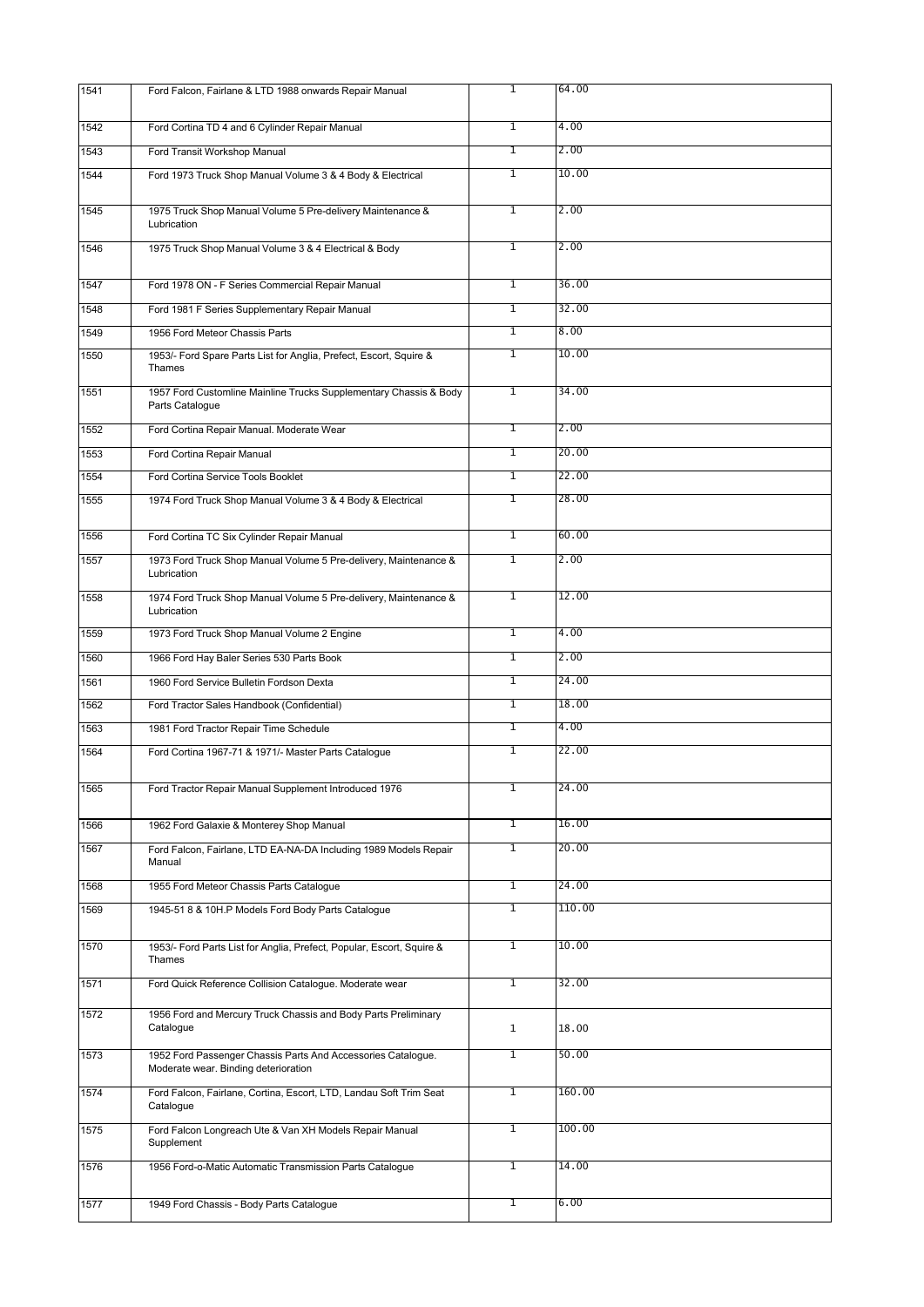| 1578 | 1955-1956 Ford Meteor Chassis Catalogue                                                                    | $\overline{1}$ | 18.00  |
|------|------------------------------------------------------------------------------------------------------------|----------------|--------|
| 1579 | Ford Fairlane 500 & Marquis Glovebox Manual Booklet                                                        | T              | 24.00  |
| 1580 | 3 X Ford Tractor and Implements<br>Owners and Operator's Manuals. Hay Baler & Rear                         | $\mathbf{1}$   | 12.00  |
| 1581 | Ford Capri Including Turbo Repair Manual Supplement                                                        | T              | 32.00  |
| 1582 | Ford Capri Including Turbo Repair Manual Supplement                                                        | T              | 28.00  |
| 1583 | 1952 -53 Ford Body Parts Catalogue Passenger and Truck                                                     | T              | 14.00  |
| 1584 | Ford Falcon, Fairlane, Cortina, Escort, LTD, Landau Soft Trim Seat<br>Catalogue                            | $\mathbf{1}$   | 110.00 |
| 1585 | Ford Falcon, Fairlane, Cortina, Escort Soft Trim Seat Catalogue                                            | $\overline{1}$ | 78.00  |
| 1586 | 1963 Ford Fairlane and Mercury Meteor Shop Manual Supplement.<br>Moderate wear                             | $\overline{1}$ | 16.00  |
| 1587 | 1965 Ford Meteor & Mercury Shop Manual. Moderate Wear                                                      | $\overline{1}$ | 10.00  |
| 1588 | Ford Tractor 2000, 3000, 4000, 5000, Supplement. Clutches & Power<br>Assisted Steering. Printed 1970. Some | T              | 12.00  |
| 1589 | Ford Falcon Ute & Van Repair Manual                                                                        | T              | 66.00  |
| 1590 | Ford Escort Glovebox Manual                                                                                | $\mathbf{1}$   | 18.00  |
| 1591 | 1974 Ford A Type -F Series Commercal Repair Manual                                                         | $\mathbf{1}$   | 18.00  |
| 1592 | Ford KF TX3 Laser Repair Manual Volume 4                                                                   | $\mathbf{1}$   | 2.00   |
| 1593 | Toyota 5R Engine Repair Manual From Jan. 1980                                                              | T              | 6.00   |
| 1594 | 1951 Ford Body Parts Catalogue. Passenger, Commercial & Truck                                              | T              | 8.00   |
| 1595 | Ford F-100 4WD Repair Manual Supplement                                                                    | $\overline{1}$ | 32.00  |
| 1596 | 1974 Ford Truck Shop Manual Volume 1 Chassis                                                               | T              | 2.00   |
| 1597 | Ford Escort Glovebox Manual                                                                                | $\mathbf{1}$   | 8.00   |
| 1598 | Ford Escort Workshop Manual Moderate wear. Inside Spine damage                                             | T              | 22.00  |
| 1599 | 1977 Ford Escort L, GL and GHIA Repair Manual                                                              | $\overline{1}$ | 22.00  |
| 1600 | Ford New Escort L, XL and GHIA Repair Manual Moderate wear                                                 | T              | 22.00  |
|      |                                                                                                            |                |        |
| 1601 | Ford Truck Instruction Book. Third Edition                                                                 | $\mathbf{1}$   | 26.00  |
| 1602 | Spare Parts List For Fordson Ploughs and Implements                                                        | T              | 16.00  |
| 1603 | 1949/50 Spare Parts List - Anglia and Fordson 5 cwt. Van                                                   | $\overline{1}$ | 14.00  |
| 1604 | 1938/49 Spare Parts List - Fordson 10 CWT van                                                              | T              | 12.00  |
| 1605 | Accessories For The Completely New Zephyr Six Brochure                                                     | 1              | 36.00  |
| 1606 | Ford Servicing And Repair Data Passenger and Commercial Vehicles                                           | T              | 6.00   |
| 1607 | Holden "FE" Illustrated Parts Catalogue. Spine Damage                                                      | $\overline{1}$ | 42.00  |
| 1608 | Ford Customline OHV Service Manual                                                                         | 1              | 36.00  |
| 1609 | Holden WB Series Light Commercial Vehicles Owner                                                           | $\overline{1}$ | 110.00 |
| 1610 | Austin A40 Running And Maintenance Instructions Booklet. Published<br>1948                                 | T              | 12.00  |
| 1611 | Ford Truck Facts Folder                                                                                    | T              | 26.00  |
| 1612 | The Ford Zephyr 6 Mechanics Handbook                                                                       | T              | 12.00  |
| 1613 | Ford 5600, 6600, 7600 Operators Manual                                                                     | $\mathbf{1}$   | 22.00  |
| 1614 | 1951 Ford Supplementary Chassis Parts Catalogue                                                            | T              | 4.00   |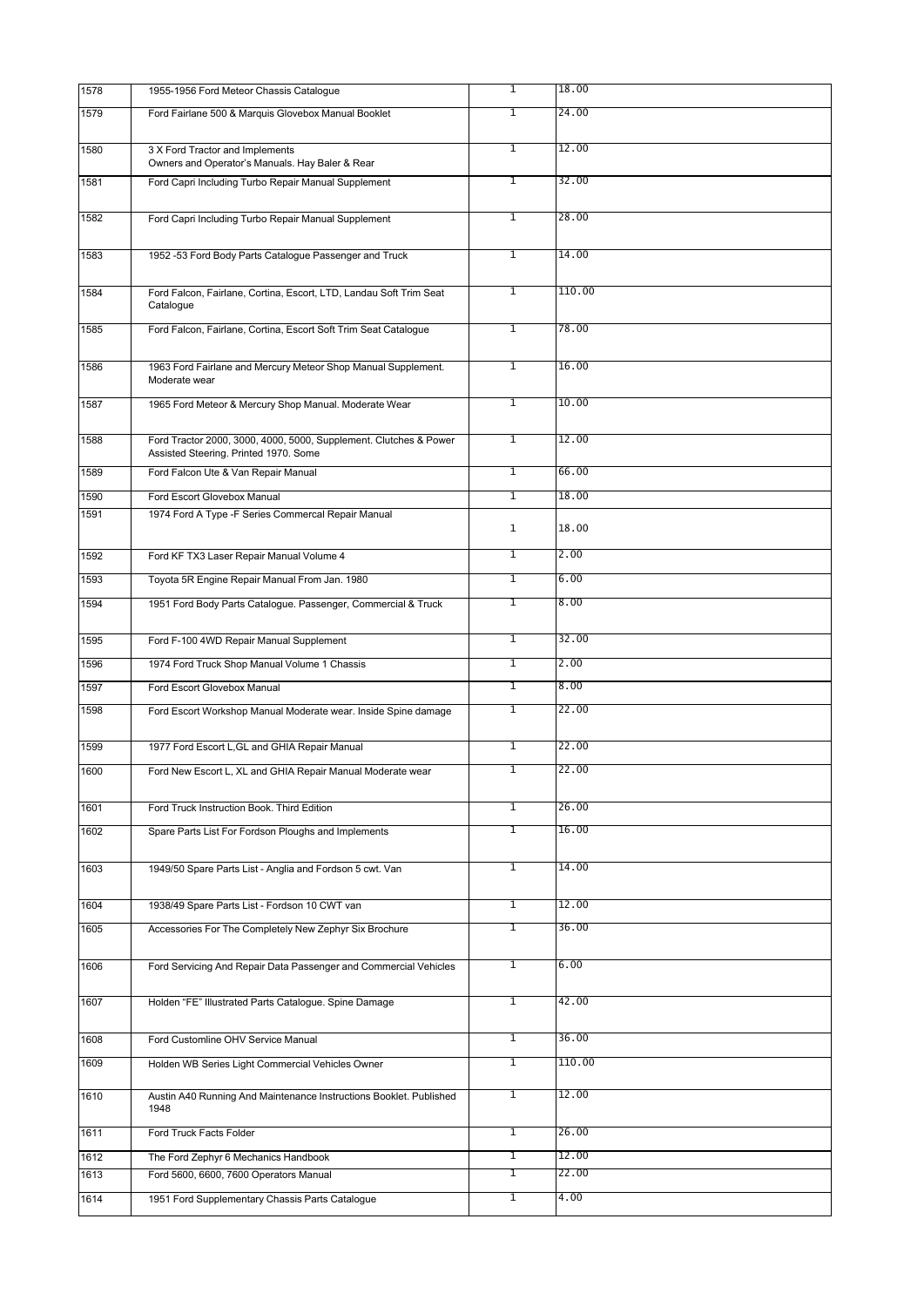| 1615 | 1948 Ford Truck Chassis Parts Cataloque                                                         | $\overline{1}$ | 18.00  |
|------|-------------------------------------------------------------------------------------------------|----------------|--------|
| 1616 | 1953 Ford Truck Chassis Parts Catalogue                                                         | $\overline{1}$ | 6.00   |
| 1617 | Ford F-Series Parts Catalogue 1970/- Front cover and spine has<br>detached                      | $\overline{1}$ | 50.00  |
| 1618 | Ford Standard Hardware Catalogue For All Makes of Cars And Trucks                               | $\overline{1}$ | 18.00  |
| 1619 | 1967- Ford Cortina Parts Catalogue. Moderate wear                                               | $\overline{1}$ | 14.00  |
| 1620 | Ford Colours and Upholsteries Folder                                                            | $\overline{1}$ | 160.00 |
| 1621 | 1969/- Ford Capri Parts Catalogue                                                               | $\overline{1}$ | 38.00  |
| 1622 | Ford Falcon XP Shop Manual Heavy Wear                                                           | T              | 78.00  |
| 1623 | 1955-56 Ford Master Repair Manual Automatic Transmission                                        | T              | 10.00  |
| 1624 | The Ford Falcon Mechanic's Handbook.                                                            | T              | 12.00  |
|      | Servicing the Clutch and Conventional Transmission                                              |                |        |
| 1625 | Ford Falcon, Fairlane, Cortina, Escort, LTD, Landau Soft Trim Seat<br>Catalogue                 | $\overline{1}$ | 210.00 |
| 1626 | The Ford Falcon Mechanic's Handbook<br>Servicing the Clutch and Conventional Transmission       | $\overline{1}$ | 12.00  |
| 1627 | 1949 - 1950 Ford Chassis Parts Catalogue                                                        | $\overline{1}$ | 6.00   |
| 1628 | 1938/52 Ford Spare Parts List For The Thames 10 CWT. Vehicles                                   | $\overline{1}$ | 10.00  |
| 1629 | 1955 - 1956 Ford Soft Trim Catalogue                                                            | $\overline{1}$ | 100.00 |
| 1630 | 1949 Ford Chassis - Body Parts Catalogue                                                        | T              | 2.00   |
| 1631 | Ford Special Bodywork For The Thames Trader                                                     | T              | 10.00  |
| 1632 | The Ford Falcon Mechanic's Handbook Servicing the Rear Axle                                     | T              | 14.00  |
| 1633 | 1937/50 Spare Parts List For The Ford "Ten" and Prefect                                         | $\overline{1}$ | 16.00  |
| 1634 | 1952 Ford Body Parts Catalogue Passenger/Truck                                                  | T              | 10.00  |
| 1635 | Toyota Corolla Glovebox Owners Manual                                                           | 1              | 8.00   |
| 1636 | Ford Cortina Driver's Operating Instructions Booklet                                            | T              | 10.00  |
| 1637 | Stewart Motor Trucks Instruction and Repair Catalog                                             | $\overline{1}$ | 18.00  |
| 1638 | Instruction and Maintenance Manual for County Full Tracks as fitted to<br>Fordson Major Tractor | 1              | 34.00  |
| 1639 | 4 X Ford 1985 & 1986 Colour Selectors                                                           | 1              | 24.00  |
| 1640 | Ford Anglia. Prefect 5 cwt And 10 cwt Vans Repair Manual                                        | $\overline{1}$ | 22.00  |
| 1641 | 1969 Ford Truck Shop Manual Volume Three Moderate Wear                                          | $\overline{1}$ | 22.00  |
| 1642 | Ford Falcon, Fairmont, Fairmont GHIA Drivers Operating Instructions<br><b>Booklet</b>           | $\overline{1}$ | 80.00  |
| 1643 | The Ford Falcon Mechanic's Handbook Servicing the Falcon Engine                                 | $\overline{1}$ | 24.00  |
| 1644 | Ford Falcon, Fairmont, Fairmont Ghia, Warranty and Maintenance<br><b>Booklet</b>                | $\mathbf{1}$   | 42.00  |
| 1645 | Ford Cortina L. GL. GHIA. Glovebox Manual                                                       | $\mathbf{1}$   | 4.00   |
| 1646 | Ford Supplementary Chassis And Body Parts Catalogue                                             | 1              | 16.00  |
| 1647 | 1953/- Ford Advance Spare Parts List For The Anglia and Prefect                                 | $\mathbf{1}$   | 6.00   |
| 1648 | 1953/- Ford Spare Parts List For The Anglia, Prefect & Thames 5cwt<br>Van                       | 1              | 6.00   |
| 1649 | 1955 Ford Truck-Tough Chassis And Body Parts Ford And Mercury<br><b>Trucks Parts Catalogue</b>  | 1              | 22.00  |
| 1650 | Ford 30th Anniversary Repair Manual Supplement                                                  | $\overline{1}$ | 190.00 |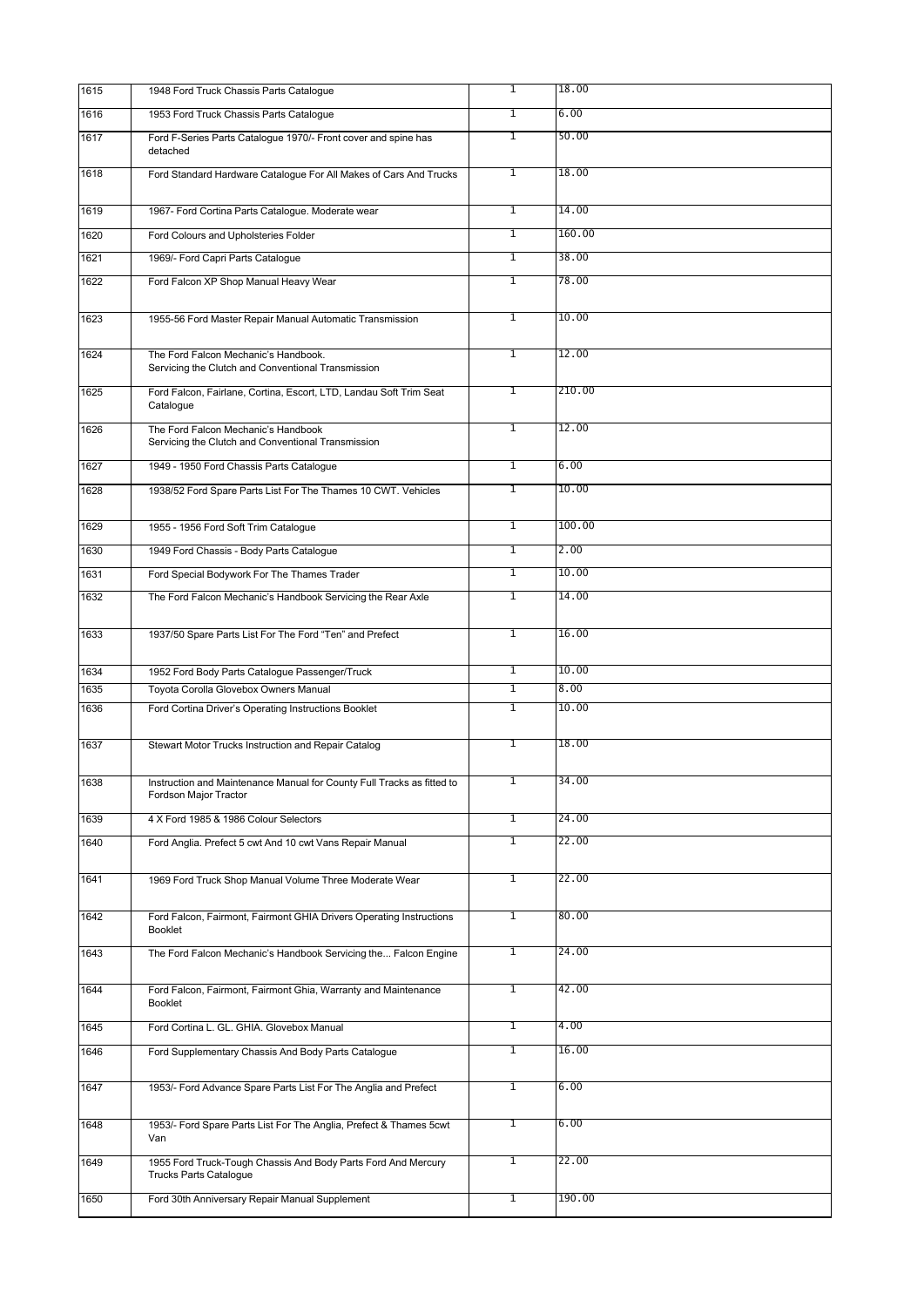| 1651 | Ford Model Code Listings CAT. 78(3/74)                                                                 | $\overline{1}$ | 46.00  |
|------|--------------------------------------------------------------------------------------------------------|----------------|--------|
| 1652 | 1939 to 1944 Ford And Mercury Chassis Catalogue Passenger Truck<br>And Bus                             | 1              | 14.00  |
| 1653 | 1966 Ford 6000 Tractor Parts Catalogue                                                                 | T              | 20.00  |
| 1654 | 1949-1954 Ford Meteor Chassis Parts And Accessories Catalogue.<br>Moderate Wear                        | $\overline{1}$ | 28.00  |
| 1655 | 1948-1951 Ford Truck Chassis Parts Catalogue                                                           | T              | 30.00  |
| 1656 | Ford Escort Parts Catalogue                                                                            | T              | 26.00  |
| 1657 | 1959/- Ford New Pref With O.H.V Engine Spare Parts List. Damage to<br>spine                            | 1              | 4.00   |
| 1658 | 1957/- Ford Thames 10/12 And 15 CWT. Van, Estate Car And 12 Seat<br>Bus Spare Parts List.              | T              | 2.00   |
| 1659 | Ford Illustrated Spare Parts List F-60s 3 Ton -4<br>x4 Canadian Military Pattern Vehicle. Spine Damage | $\overline{1}$ | 38.00  |
| 1660 | 1957 Ford Customline Mainline Parts Catalogue For Power Brakes.<br>Moisture damage                     | $\overline{1}$ | 30.00  |
| 1662 | 1937 Oldsmobile Book of Parts Catalogue                                                                | $\overline{1}$ | 18.00  |
| 1663 | 1952-57 Ford Spare Parts List For Fordson Major Tractor                                                | 1              | 26.00  |
| 1664 | Ford XA-ZF Falcon / Fairlane Glovebox Manual                                                           | $\overline{1}$ | 62.00  |
| 1665 | Ford Consul Owners Manual                                                                              | $\overline{1}$ | 8.00   |
| 1666 | 1938-1949 Ford Repair Manual Fuel Systems                                                              | T              | 22.00  |
| 1667 | Ford Falcon, Falcon 500, Fairmont, Fairmont GXL Glovebox Manual                                        | $\overline{1}$ | 34.00  |
| 1668 | The Ford Falcon Mechanic's Handbook Servicing the Falcon Engine                                        | T              | 16.00  |
| 1669 | 1964 Ford Falcon XM Models Shop Manual Moderate Wear                                                   | $\mathbf{1}$   | 42.00  |
| 1670 | Ford Falcon-Fairlane XT ZB Series Shop Manual. Moderate wear.                                          | $\mathbf{1}$   | 54.00  |
| 1671 | Ford Cortina Glovebox Manual                                                                           | $\mathbf{1}$   | 18.00  |
| 1672 | Ford XA-ZF Falcon / Fairlane Glovebox Manual                                                           | $\overline{1}$ | 150.00 |
| 1673 | Commer & Karrier Maintenance Handbook 4,5,6 and 7-ton Forward<br><b>Control Models</b>                 | $\overline{1}$ | 4.00   |
| 1674 | Ford Tractor 2000, 3000, 4000, 5000,<br>Operator Handbook                                              | 1              | 22.00  |
| 1675 | 1979 Ford Drivers Operating Instructions Booklet                                                       | $\overline{1}$ | 20.00  |
| 1676 | Ford Fairlane 500 & Marquis Glovebox Manual                                                            | T              | 28.00  |
| 1677 | Ford Fairlane Warranty and Maintenance Booklet                                                         | T              | 12.00  |
| 1678 | 2010/2011 F/Y 50 Years of Falcon Commemorative                                                         | $\overline{1}$ | 22.00  |
| 1679 | Ford Cortina Glovebox Manual                                                                           | $\overline{1}$ | 20.00  |
| 1680 | Ford F Series Owners Manual and Maintenance Schedule                                                   | 1              | 24.00  |
| 1681 | Ford Falcon, Falcon 500, Fairmont, Fairmont GXL Glovebox Manual                                        | $\overline{1}$ | 48.00  |
| 1682 | Ford LTD-Ford Landau Owners Manual                                                                     | 1              | 62.00  |
| 1683 | Ford Fairlane 500 & Marquis Glovebox Manual                                                            | $\overline{1}$ | 16.00  |
| 1684 | Ford Cortina Warranty and Maintenance Booklet                                                          | $\overline{1}$ | 4.00   |
| 1685 | 1954 Ford Truck Chassis Preliminarily Parts Catalogue                                                  | $\overline{1}$ | 10.00  |
| 1686 | Wipac Service Manual Number 1 Dealing with the Servicing and<br>Maintenance of Magnetos. Tractors,     | 1              | 2.00   |
| 1687 | Ford XW -ZC Falcon Fairlane Interim Parts Catalogue.                                                   | $\overline{1}$ | 94.00  |
| 1688 | 1962/ Ford Consul & Cortina Parts List                                                                 | $\overline{1}$ | 14.00  |
| 1689 | Ford Cortina TD 4 and 6 Cylinder Repair Manual. Binding has come<br>apart and pages are loose.         | T              | 24.00  |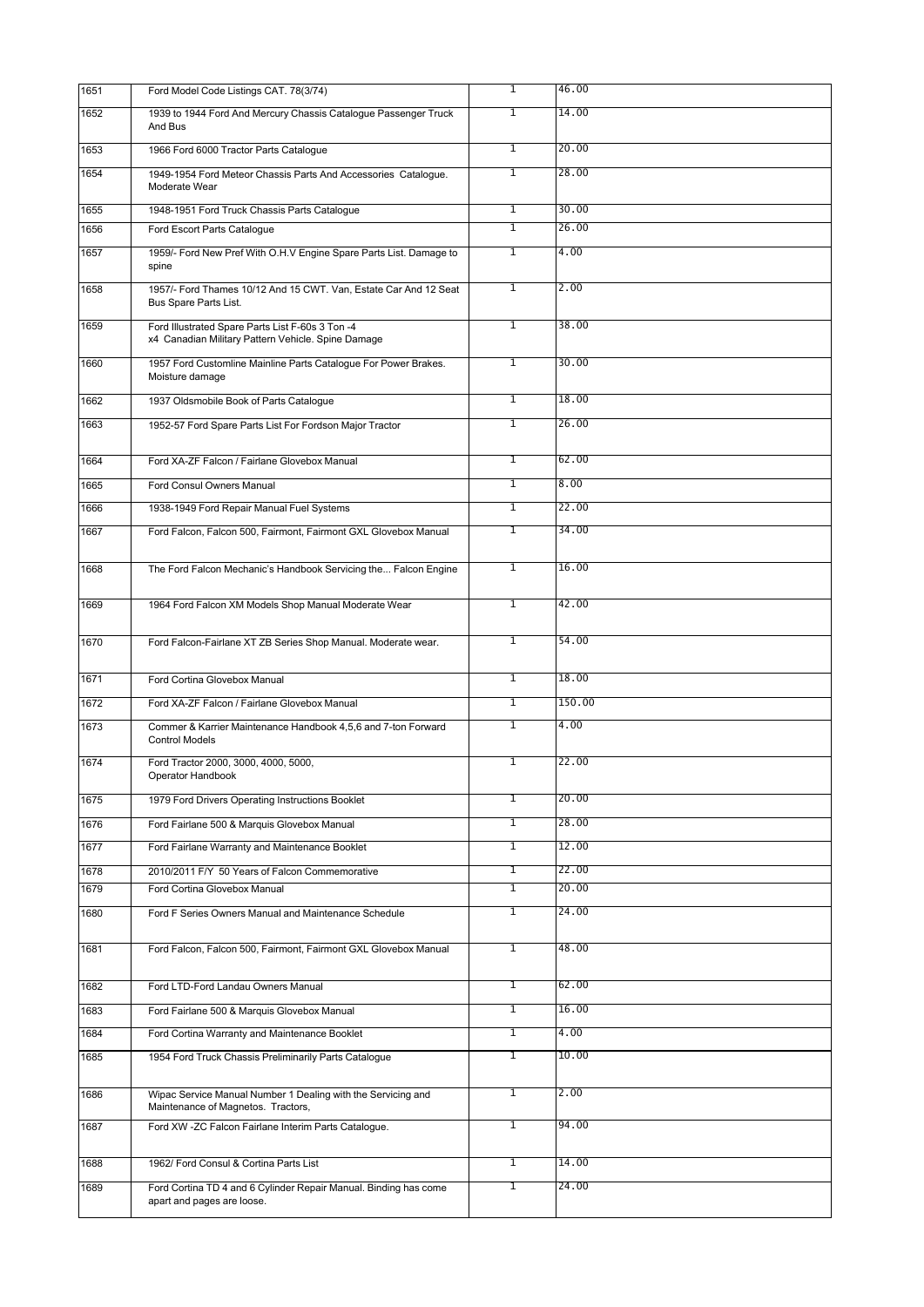| 1690 | Ferodo Brake Service Guide                                                                         | $\overline{1}$ | 14.00  |
|------|----------------------------------------------------------------------------------------------------|----------------|--------|
| 1691 | 1962-63 Ford & Mercury Trucks 100-800 Series Shop Manual<br>Supplement                             | $\overline{1}$ | 150.00 |
| 1692 | 1952-54 Ford Body Parts Catalogue Passenger And Truck                                              | T              | 52.00  |
| 1693 | 1955 . 1956 Ford Monarch Mercury Meteor Body Catalogue                                             | $\mathbf{1}$   | 20.00  |
| 1694 | Performance Plus Hi-Performance Parts By Ford Booklet                                              | $\mathbf{1}$   | 220.00 |
| 1695 | Ford Cars. All Model Catalogue May 1978                                                            | $\mathbf{1}$   | 74.00  |
| 1696 | XR Ford Falcon Service Tools & Pre-Delivery<br>Booklets in Service Managers Correspondence Folder. | T              | 370.00 |
| 1697 | Ford Galaxie 500 Parts Catalogue Folder                                                            | $\mathbf{1}$   | 190.00 |
| 1698 | Falcon Utes & Vans Owners Manual                                                                   | T              | 14.00  |
| 1699 | 5 X 60 year Anniversary Falcon Ute Brochures                                                       | $\overline{1}$ | 12.00  |
| 1700 | Assortment Ford Falcon Dealership Brochures                                                        | $\mathbf{1}$   | 210.00 |
| 1701 | 3 X Ford Dealership Brochures Including Ford Falcon                                                | T              | 60.00  |
| 1702 | 3 X Ford Dealership Brochures Including Ford Falcon GT                                             | $\overline{1}$ | 62.00  |
| 1703 | Ford Falcon & Fairlane Colour Chart & Dealership Brochure                                          | $\overline{1}$ | 80.00  |
| 1704 | Pair Ford Falcon & Fairmont Colour Range & Selector                                                | 1              | 34.00  |
| 1705 | Ford Cortina Registered Owners Manual                                                              | $\overline{1}$ | 22.00  |
| 1706 | 2 x 1938 /49 Fordson 10 CWT Van Spare Parts List                                                   | T              | 22.00  |
| 1707 | 1964 Ford Fairlane Shop Manual Supplement. Moderate Wear                                           | $\overline{1}$ | 210.00 |
| 1708 | Ford Shop Manual For Conventional and Modified Conventional<br>Vehicles                            | T              | 46.00  |
| 1709 | Nissan Datsun 200B Service Manual Model 810 Series. Moderate Wear                                  | $\overline{1}$ | 12.00  |
| 1710 | 1961 Ford & Mercury Trucks 100 Through 800 Series Shop Manual.<br>Moderate Wear                    | $\overline{1}$ | 20.00  |
| 1711 | 3 x Ford Falcon Dealership Brochures                                                               | 1              | 14.00  |
| 1712 | 1969 Ford Truck Shop Manual. Volume Four Pre-Delivery, Maintenance<br>and Lubrication.             | 1              | 26.00  |
| 1713 | Ford ZH Fairlane 500 & Marquis Repair Manual. Moderate Wear                                        | 1              | 70.00  |
| 1714 | Ford LTD Repair Manual. Wear marks                                                                 | 1              | 56.00  |
| 1715 | Ford Fairlane ZA Models 1967/- Parts And Accessories Catalogue                                     | $\overline{1}$ | 56.00  |
| 1716 | 1962 Ford Fairlane Chassis And Body Parts Catalogue. Moderate Wear                                 | 1              | 74.00  |
| 1717 | 1964 Ford & Mercury Trucks 500-800 Series Shop Manual. Moderate<br>Wear                            | 1              | 22.00  |
| 1718 | 1969 Ford Truck Shop Manual. Volume One. Moderate Wear                                             | 1              | 30.00  |
| 1719 | 1964 Ford & Mercury Trucks 100-350 Series Shop Manual. Moderate<br>Wear                            | 1              | 20.00  |
| 1720 | 1954 Ford Preliminary Passenger Chassis Parts Catalogue                                            |                | 36.00  |
| 1721 | 1955 Ford Passenger Car And Truck Body Parts Catalogue.                                            |                | 22.00  |
| 1722 | 1981-83 Ford F Series Repair Manual. Bronco-F100<br>- F250 - F350. Moderate Wear                   |                | 30.00  |
| 1723 | 1974 Ford Truck Shop Manual. Volume 2 Engine. Moderate Wear                                        |                | 160.00 |
| 1724 | Ford Tractor Buyers Guide Handbook                                                                 |                | 14.00  |